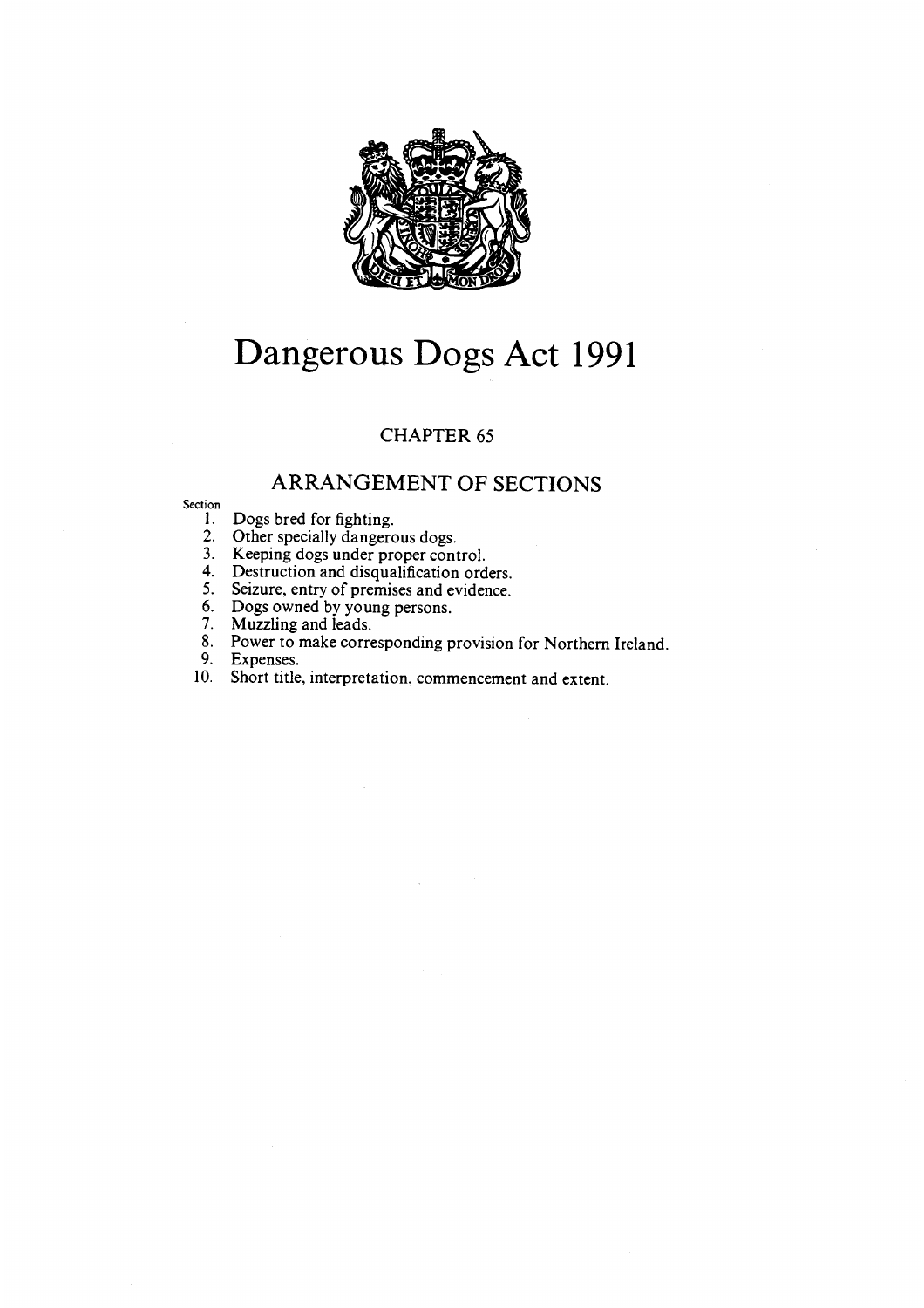$\label{eq:2.1} \frac{1}{2}\sum_{i=1}^n\frac{1}{2}\sum_{j=1}^n\frac{1}{2}\sum_{j=1}^n\frac{1}{2}\sum_{j=1}^n\frac{1}{2}\sum_{j=1}^n\frac{1}{2}\sum_{j=1}^n\frac{1}{2}\sum_{j=1}^n\frac{1}{2}\sum_{j=1}^n\frac{1}{2}\sum_{j=1}^n\frac{1}{2}\sum_{j=1}^n\frac{1}{2}\sum_{j=1}^n\frac{1}{2}\sum_{j=1}^n\frac{1}{2}\sum_{j=1}^n\frac{1}{2}\sum_{j=1}^n\$ 

 $\label{eq:2.1} \frac{1}{\sqrt{2}}\int_{0}^{\infty}\frac{1}{\sqrt{2\pi}}\left(\frac{1}{\sqrt{2\pi}}\right)^{2\alpha} \frac{1}{\sqrt{2\pi}}\int_{0}^{\infty}\frac{1}{\sqrt{2\pi}}\left(\frac{1}{\sqrt{2\pi}}\right)^{\alpha} \frac{1}{\sqrt{2\pi}}\frac{1}{\sqrt{2\pi}}\int_{0}^{\infty}\frac{1}{\sqrt{2\pi}}\frac{1}{\sqrt{2\pi}}\frac{1}{\sqrt{2\pi}}\frac{1}{\sqrt{2\pi}}\frac{1}{\sqrt{2\pi}}\frac{1}{\sqrt{2\pi}}$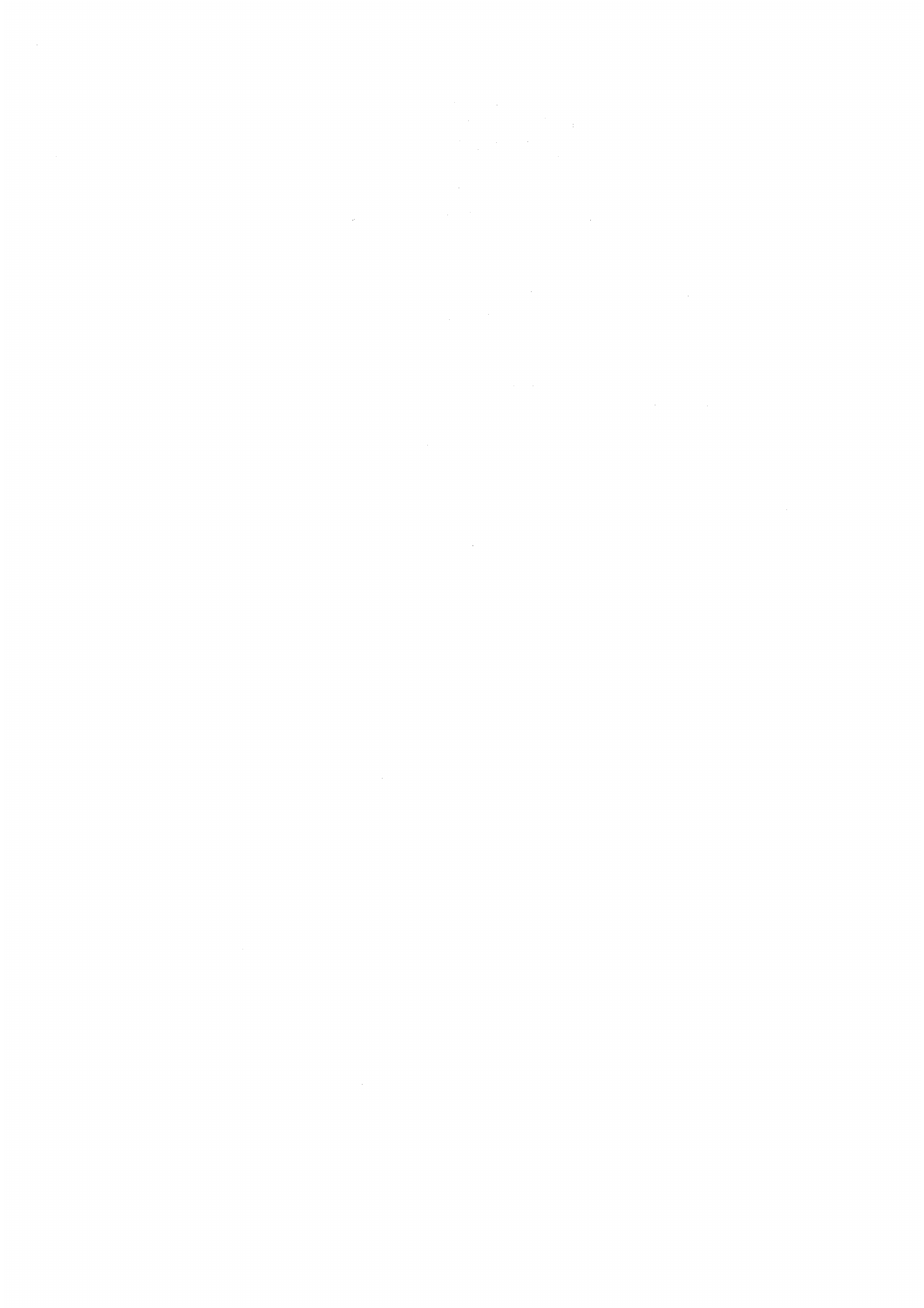

# Dangerous Dogs Act 1991

#### 1991 CHAPTER 65

An Act to prohibit persons from having in their possession or custody dogs belonging to types bred for fighting; to impose restrictions in respect of such dogs pending the coming into force of the prohibition; to enable restrictions to be imposed in relation to other types of dog which present a serious danger to the public; to make further provision for securing that dogs are kept under proper control; and for connected purposes.

[25th July 1991]

**B** E IT ENACTED by the Queen's most Excellent Majesty, by and with the advice and consent of the Lords Spiritual and Temporal, and Commons, in this present Parliament assembled, and by the authority of the same as follows the advice and consent of the Lords Spiritual and Temporal, and authority of the same, as follows:—

1.—(1) This section applies to— Dogs bred for

(a) any dog of the type known as the pit bull terrier;  $\frac{f(\mathbf{x})}{\mathbf{x}}$  fighting.

- (b) any dog of the type known as the Japanese tosa; and
- (c) any dog of any type designated for the purposes of this section by an order of the Secretary of State, being a type appearing to him to be bred for fighting or to have the characteristics of a type bred for that purpose.

(2) No person shall—

- (a) breed, or breed from, a dog to which this section applies;
- (b) sell or exchange such a dog or offer, advertise or expose such a dog for sale or exchange;
- (c) make or offer to make a gift of such a dog or advertise or expose such a dog as a gift;
- (d) allow such a dog of which he is the owner or of which he is for the time being in charge to be in a public place without being muzzled and kept on a lead; or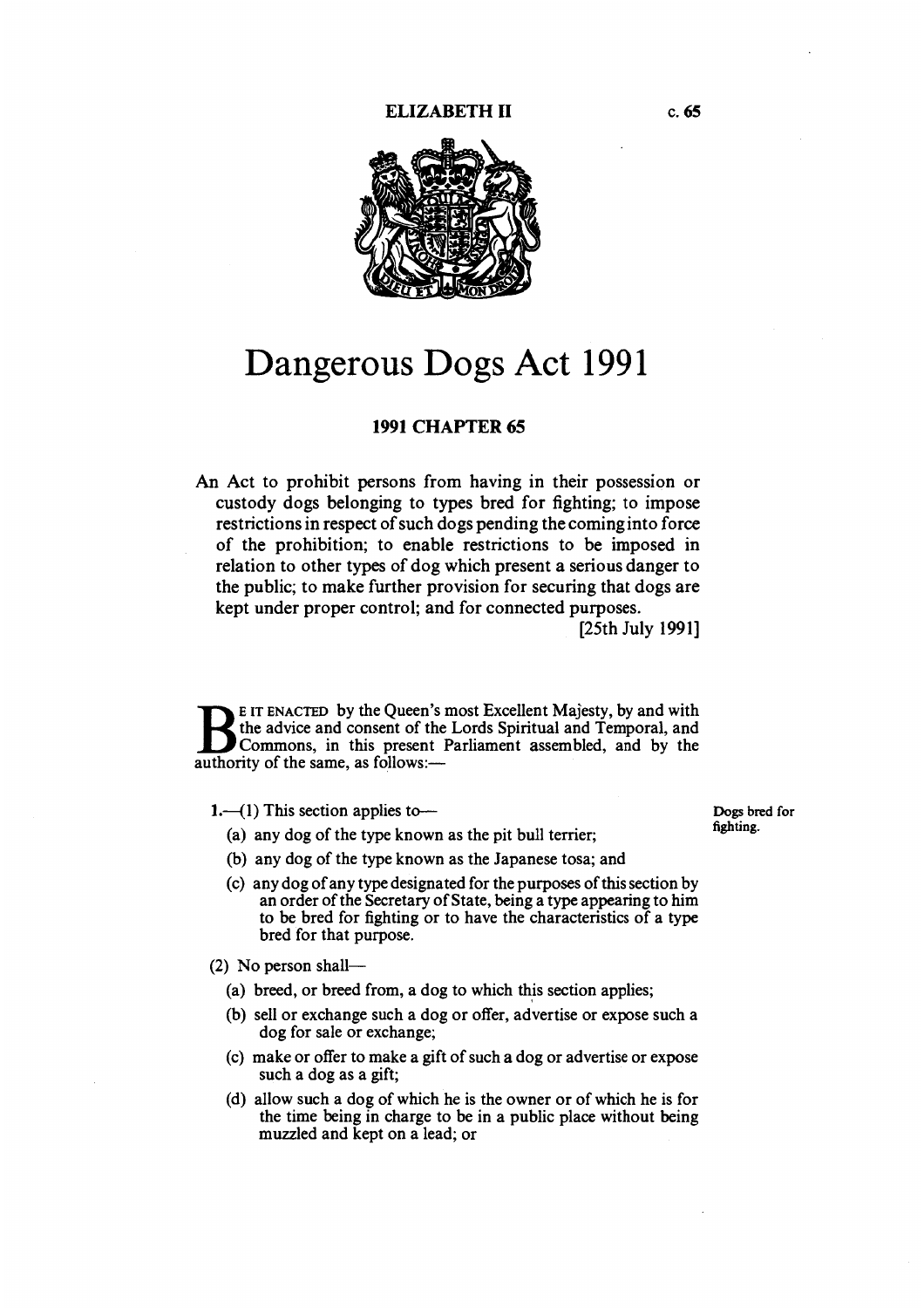(e) abandon such a dog of which he is the owner or, being the owner or for the time being in charge of such a dog, allow it to stray.

(3) After such day as the Secretary of State may by order appoint for the purposes of this subsection no person shall have any dog to which this section applies in his possession or custody except—

- (a) in pursuance of the power of seizure conferred by the subsequent provisions of this Act; or
- (b) in accordance with an order for its destruction made under those provisions;

but the Secretary of State shall by order make a scheme for the payment to the owners of such dogs who arrange for them to be destroyed before that day of sums specified in or determined under the scheme in respect of those dogs and the cost of their destruction.

(4) Subsection (2)(b) and (c) above shall not make unlawful anything done with a view to the dog in question being removed from the United Kingdom before the day appointed under subsection (3) above.

(5) The Secretary of State may by order provide that the prohibition in subsection (3) above shall not apply in such cases and subject to compliance with such conditions as are specified in the order and any such provision may take the form of a scheme of exemption containing such arrangements (including provision for the payment of charges or fees) as he thinks appropriate.

(6) A scheme under subsection (3) or (5) above may provide for specified functions under the scheme to be discharged by such persons or bodies as the Secretary of State thinks appropriate.

(7) Any person who contravenes this section is guilty of an offence and liable on summary conviction to imprisonment for a term not exceeding six months or a fine not exceeding level 5 on the standard scale or both except that a person who publishes an advertisement in contravention of subsection  $(2)(b)$  or  $(c)$ —

- (a) shall not on being convicted be liable to imprisonment if he shows that he published the advertisement to the order of someone else and did not himself devise it; and
- (b) shall not be convicted if, in addition, he shows that he did not know and had no reasonable cause to suspect that it related to a dog to which this section applies.

(8) An order under subsection  $(1)(c)$  above adding dogs of any type to those to which this section applies may provide that subsections (3) and (4) above shall apply in relation to those dogs with the substitution for the day appointed under subsection (3) of a later day specified in the order.

(9) The power to make orders under this section shall be exercisable by statutory instrument which, in the case of an order under subsection (1) or (5) or an order containing a scheme under subsection (3), shall be subject to annulment in pursuance of a resolution of either House of Parliament.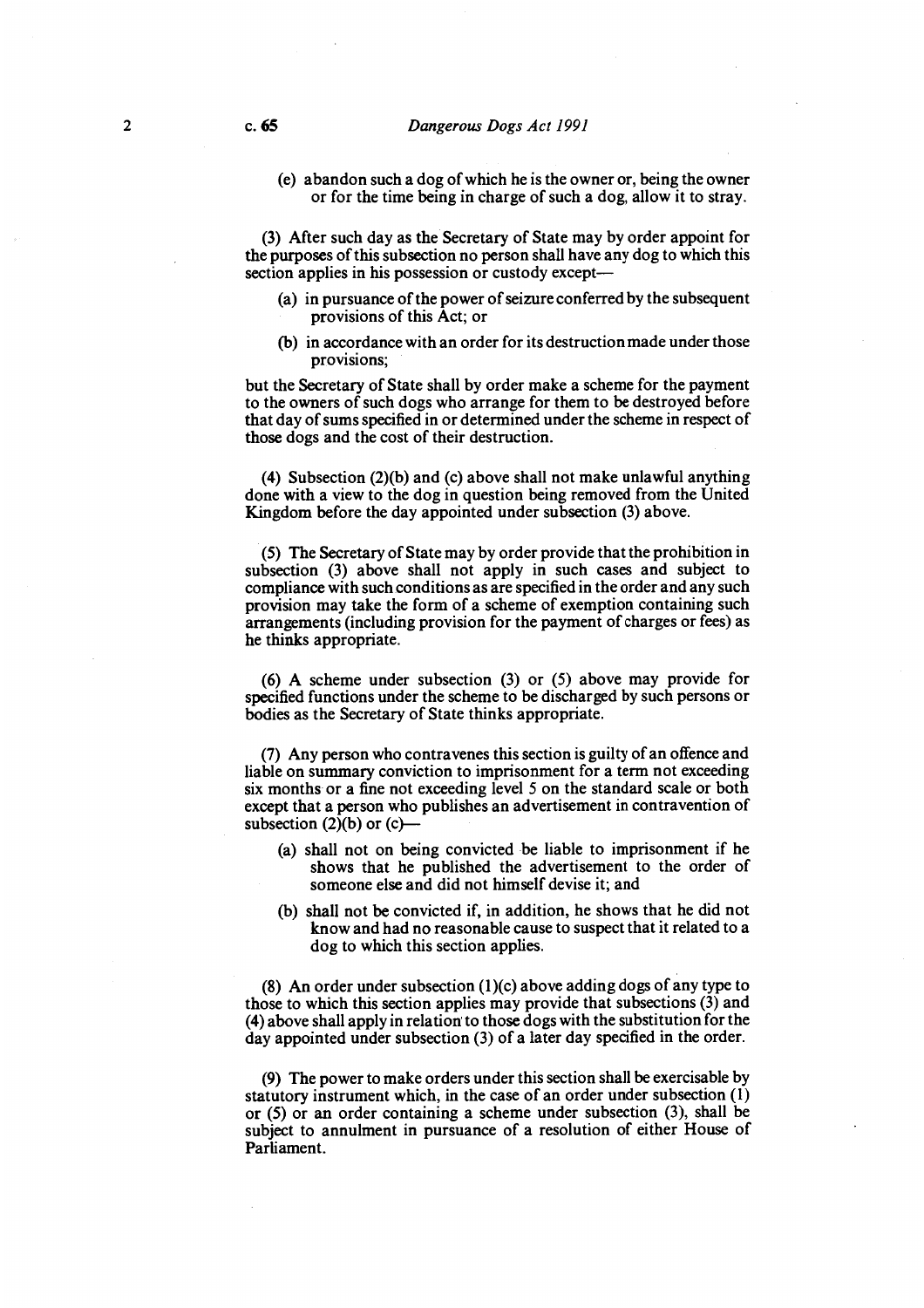2.—(1) If it appears to the Secretary of State that dogs of any type to Other specially hich section 1 above does not apply present a serious danger to the dangerous dogs. which section  $\hat{1}$  above does not apply present a serious danger to the public he may by order impose in relation to dogs of that type restrictions corresponding, with such modifications, if any, as he thinks appropriate, to all or any of those in subsection (2)(d) and (e) of that section.

(2) An order under this section may provide for exceptions from any restriction imposed by the order in such cases and subject to compliance with such conditions as are specified in the order.

(3) An order under this section may contain such supplementary or transitional provisions as the Secretary of State thinks necessary or expedient and may create offences punishable on summary conviction with imprisonment for a term not exceeding six months or a fine not exceeding level 5 on the standard scale or both.

(4) In determining whether to make an order under this section in relation to dogs of any type and, if so, what the provisions of the order should be, the Secretary of State shall consult with such persons or bodies as appear to him to have relevant knowledge or experience, including a body concerned with animal welfare, a body concerned with veterinary science and practice and a body concerned with breeds of dogs.

(5) The power to make an order under this section shall be exercisable by statutory instrument and no such order shall be made unless a draft of it has been laid before and approved by a resolution of each House of Parliament.

3.—(1) If a dog is dangerously out of control in a public place— Keeping dogs under proper

- (a) the owner; and  $\frac{u_0}{2}$  control.
- (b) if different, the person for the time being in charge of the dog,

is guilty of an offence, or, if the dog while so out of control injures any person, an aggravated offence, under this subsection.

(2) In proceedings for an offence under subsection (1) above against a person who is the owner of a dog but was not at the material time in charge of it, it shall be a defence for the accused to prove that the dog was at the material time in the charge of a person whom he reasonably believed to be a fit and proper person to be in charge of it.

(3) If the owner or, if different, the person for the time being in charge of a dog allows it to enter a place which is not a public place but where it is not permitted to be and while it is there—

(a) it injures any person; or

(b) there are grounds for reasonable apprehension that it will do so,

he is guilty of an offence, or, if the dog injures any person, an aggravated offence, under this subsection.

(4) A person guilty of an offence under subsection (1) or (3) above other than an aggravated offence is liable on summary conviction to imprisonment for a term not exceeding six months or a fine not exceeding level 5 on the standard scale or both; and a person guilty of an aggravated offence under either of those subsections is liable—

(a) on summary conviction, to imprisonment for a term not exceeding six months or a fine not exceeding the statutory maximum or both;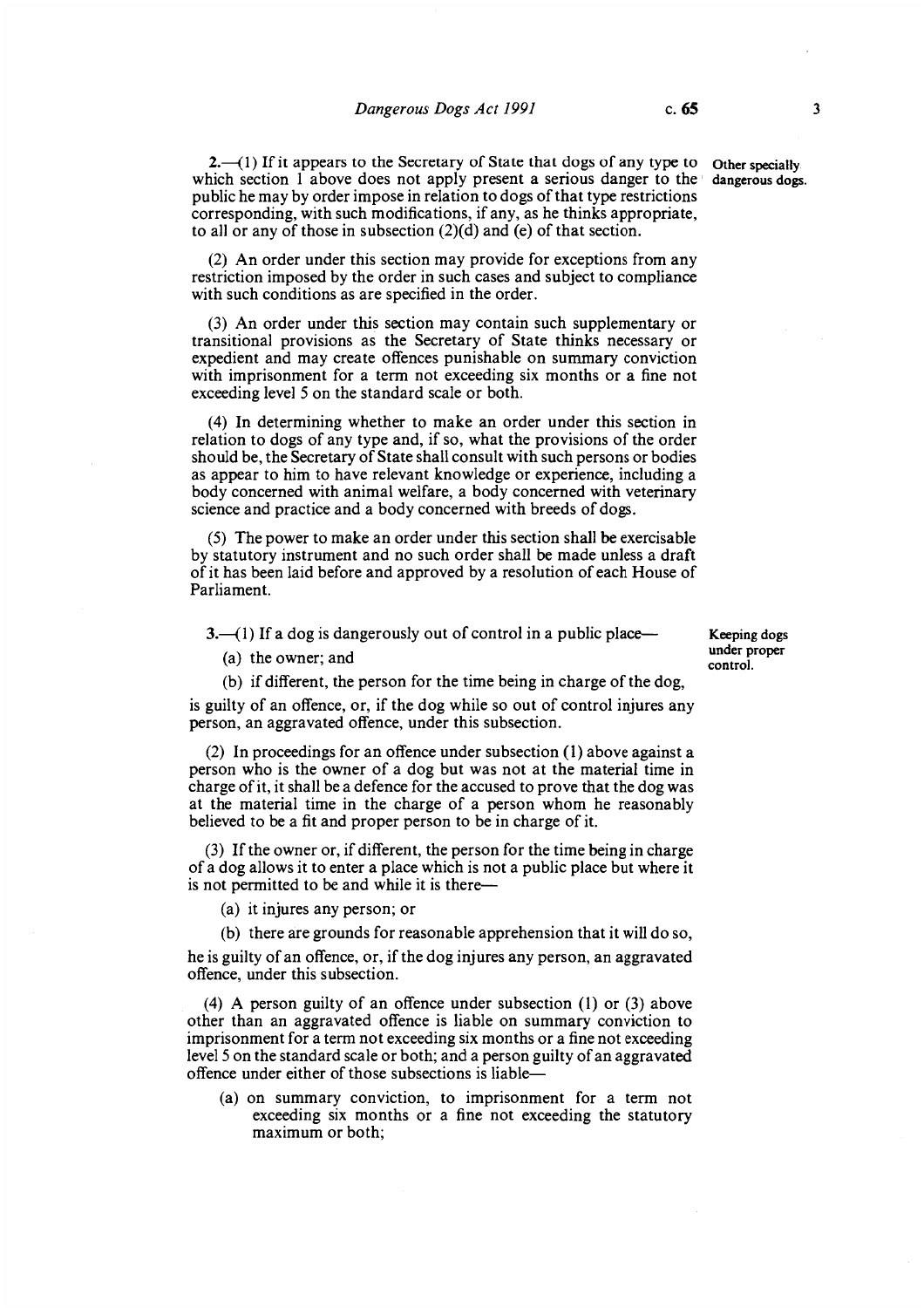#### 4 c. 65 Dangerous Dogs Act 1991

(b) on conviction on indictment, to imprisonment for a term not exceeding two years or a fine or both.

(5) It is hereby declared for the avoidance of doubt that an order under <sup>1871</sup>c.56. section 2 of the Dogs Act 1871 (order on complaint that dog is dangerous and not kept under proper control)—

- (a) may be made whether or not the dog is shown to have injured any person; and
- (b) may specify the measures to be taken for keeping the dog under proper control, whether by muzzling, keeping on a lead, excluding it from specified places or otherwise.

(6) If it appears to a court on a complaint under section 2 of the said Act of 1871 that the dog to which the complaint relates is a male and would be less dangerous if neutered the court may under that section make an order requiring it to be neutered.

<sup>1989</sup>c. 30. (7) The reference in section 1(3) of the Dangerous Dogs Act 1989 (penalties) to failing to comply with an order under section 2 of the said Act of 1871 to keep a dog under proper control shall include a reference to failing to comply with any other order made under that section; but no order shall be made under that section by virtue of subsection (6) above where the matters complained of arose before the coming into force of that subsection.

Destruction and  $\begin{array}{c} \n4. \n\begin{array}{c}\n\hline\n\end{array}$  Destruction and  $\begin{array}{c}\n\hline\n\end{array}$   $\begin{array}{c}\n\hline\n\end{array}$  Destruction  $\begin{array}{c}\n\hline\n\end{array}$  or  $\begin{array}{c}\n\hline\n\end{array}$  disqualification  $\begin{array}{c}\n\hline\n\end{array}$  or  $\begin{array}{c}\n\hline\n\end{array}$  a disqualification or (3) above or of an offence under an order made under section 2 above<br>orders. the court-

- (a) may order the destruction of any dog in respect of which the offence was committed and shall do so in the case of an offence under section 1 or an aggravated offence under section 3(1) or (3) above; and
- (b) may order the offender to be disqualified, for such period as the court thinks fit, for having custody of a dog.

(2) Where a court makes an order under subsection (1 )(a) above for the destruction of a dog owned by a person other than the offender, then, unless the order is one that the court is required to make, the owner may appeal to the Crown Court against the order.

(3) A dog shall not be destroyed pursuant to an order under subsection  $(l)(a)$  above—

- (a) until the end of the period for giving notice of appeal against the conviction or, where the order was not one which the court was required to make, against the order; and
- (b) if notice of appeal is given within that period, until the appeal is determined or withdrawn,

unless the offender and, in a case to which subsection (2) above applies, the owner of the dog give noticeto the court that made the order that there is to be no appeal.

(4) Where a court makes an order under subsection (1)(a) above it may—

(a) appoint a person to undertake the destruction of the dog and require any person having custody of it to deliver it up for that purpose; and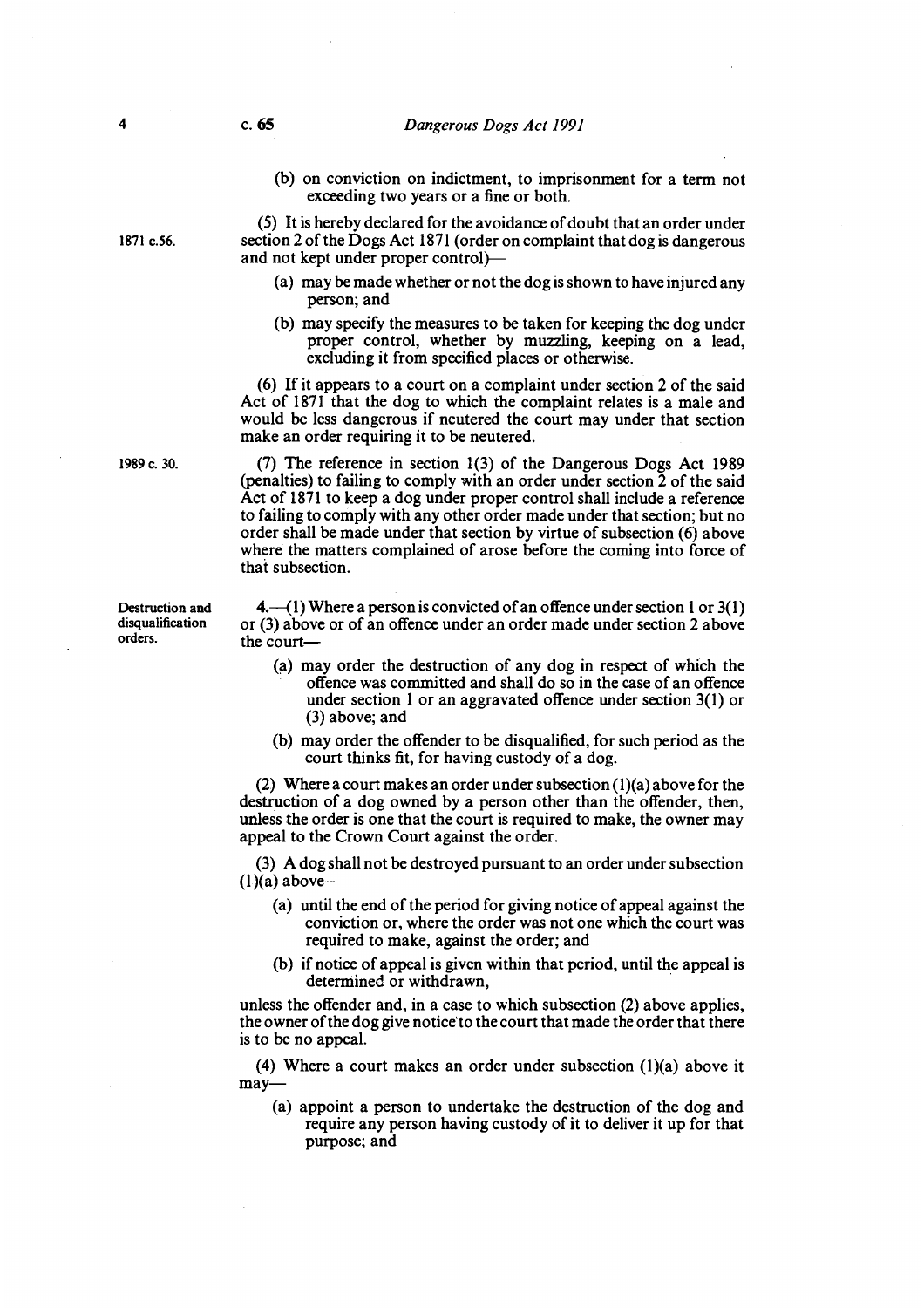(b) order the offender to pay such sum as the court may determine to be the reasonable expenses of destroying the dog and of keeping it pending its destruction.

(5) Any sum ordered to be paid under subsection (4)(b) above shall be treated for the purposes of enforcement as if it were a fine imposed on conviction.

(6) Any person who is disqualified for having custody of a dog by virtue of an order under subsection  $(1)(b)$  above may, at any time after the end of the period of one year beginning with the date of the order, apply to the court that made it (or a magistrates' court acting for the same petty sessions area as that court) for a direction terminating the disqualification.

- (7) On an application under subsection (6) above the court may—
	- (a) having regard to the applicant's character, his conduct since the disqualification was imposed and any other circumstances of the case, grant or refuse the application; and
	- (b) order the applicant to pay all or any part of the costs of the application;

and where an application in respect of an order is refused no further application in respect of that order shall be entertained if made before the end of the period of one year beginning with the date of the refusal.

(8) Any person who—

- (a) has custody of a dog in contravention of an order under subsection (l)(b) above; or
- (b) fails to comply with a requirement imposed on him under subsection  $(4)(a)$  above,

is guilty of an offence and liable on summary conviction to a fine not exceeding level 5 on the standard scale.

(9) In the application of this section to Scotland—

- (a) in subsection (2) for the words "Crown Court against the order" there shall be substituted the words "High Court of Justiciary against the order within the period of seven days beginning with the date of the order";
- (b) for subsection  $(3)(a)$  there shall be substituted—
	- "(a) until the end of the period of seven days beginning with the date of the order";
- (c) for subsection (5) there shall be substituted—

"(5) Section 411 of the Criminal Procedure (Scotland) Act 1975 1975 c. 21. shall apply in relation to the recovery of sums ordered to be paid under subsection (4)(b) above as it applies to fines ordered to be recovered by civil diligence in pursuance of Part II of that Act."; and

(d) in subsection (6) the words "(or a magistrates' court acting for the same petty sessions area as that court)" shall be omitted.

5.—(1) A constable or an officer of a local authority authorised by it to Seizure, entry of ercise the nowers conferred by this subsection may seize— premises and exercise the powers conferred by this subsection may seize—

(a) any dog which appears to him to be a dog to which section <sup>1</sup> above applies and which is in a public place—

evidence.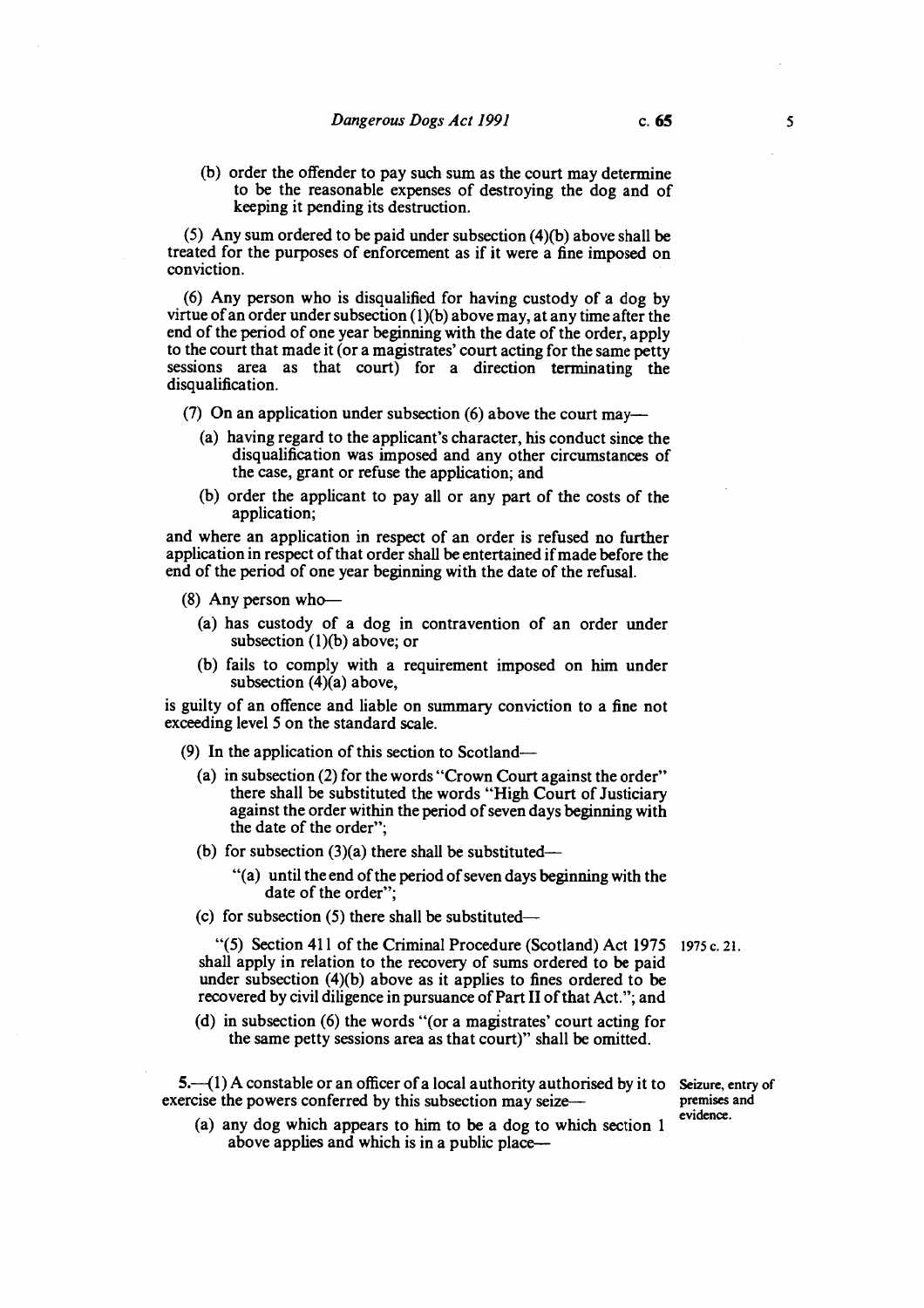(i) after the time when possession or custody of it has become unlawful by virtue of that section; or

(ii) before that time, without being muzzled and kept on a lead;

- (b) any dog in a public place which appears to him to be a dog to which an order under section 2 above applies and in respect of which an offence against the order has been or is being committed; and
- (c) any dog in a public place (whether or not one to which that section or such an order applies) which appears to him to be dangerously out of control.

(2) If a justice of the peace is satisfied by information on oath, or in Scotland a justice of the peace or sheriff is satisfied by evidence on oath, that there are reasonable grounds for believing—

- (a) that an offence under any provision of this Act or of an order under section 2 above is being or has been committed; or
- (b) that evidence of the commission of any such offence is to be found,

on any premises he may issue a warrant authorising a constable to enter those premises (using such force as is reasonably necessary) and to search them and seize any dog or other thing found there which is evidence of the commission of such an offence.

(3) A warrant issued under this section in Scotland shall be authority for opening lockfast places and may authorise persons named in the warrant to accompany a constable who is executing it.

(4) Where a dog is seized under subsection (1) or (2) above and it appears to a justice of the peace, or in Scotland a justice of the peace or sheriff, that no person has been or is to be prosecuted for an offence under this Act or an order under section 2 above in respect of that dog (whether because the owner cannot be found or for any other reason) he may order the destruction of the dog and shall do so if it is one to which section <sup>1</sup> above applies.

(5) If in any proceedings it is alleged by the prosecution that a dog is one to which section 1 or an order under section 2 above applies it shall be presumed that it is such a dog unless the contrary is shown by the accused by such evidence as the court considers sufficient; and the accused shall not be permitted to adduce such evidence unless he has given the prosecution notice of his intention to do so not later than the fourteenth day before that on which the evidence is to be adduced.

Dogs owned by **6.** Where a dog is owned by a person who is less than sixteen years old young persons. any reference to its owner in section  $1(2)(d)$  or  $(e)$  or 3 above shall include any reference to its owner in section  $1(2)(d)$  or (e) or 3 above shall include a reference to the head of the household, if any, of which that person is a member or, in Scotland, to the person who has his actual care and control.

- (a) references to a dog being muzzled are to its being securely fitted with a muzzle sufficient to prevent it biting any person; and
- (b) references to its being kept on a lead are to its being securely held on a lead by a person who is not less than sixteen years old.

Muzzling and  $7.$ —(1) In this Act—<br>leads.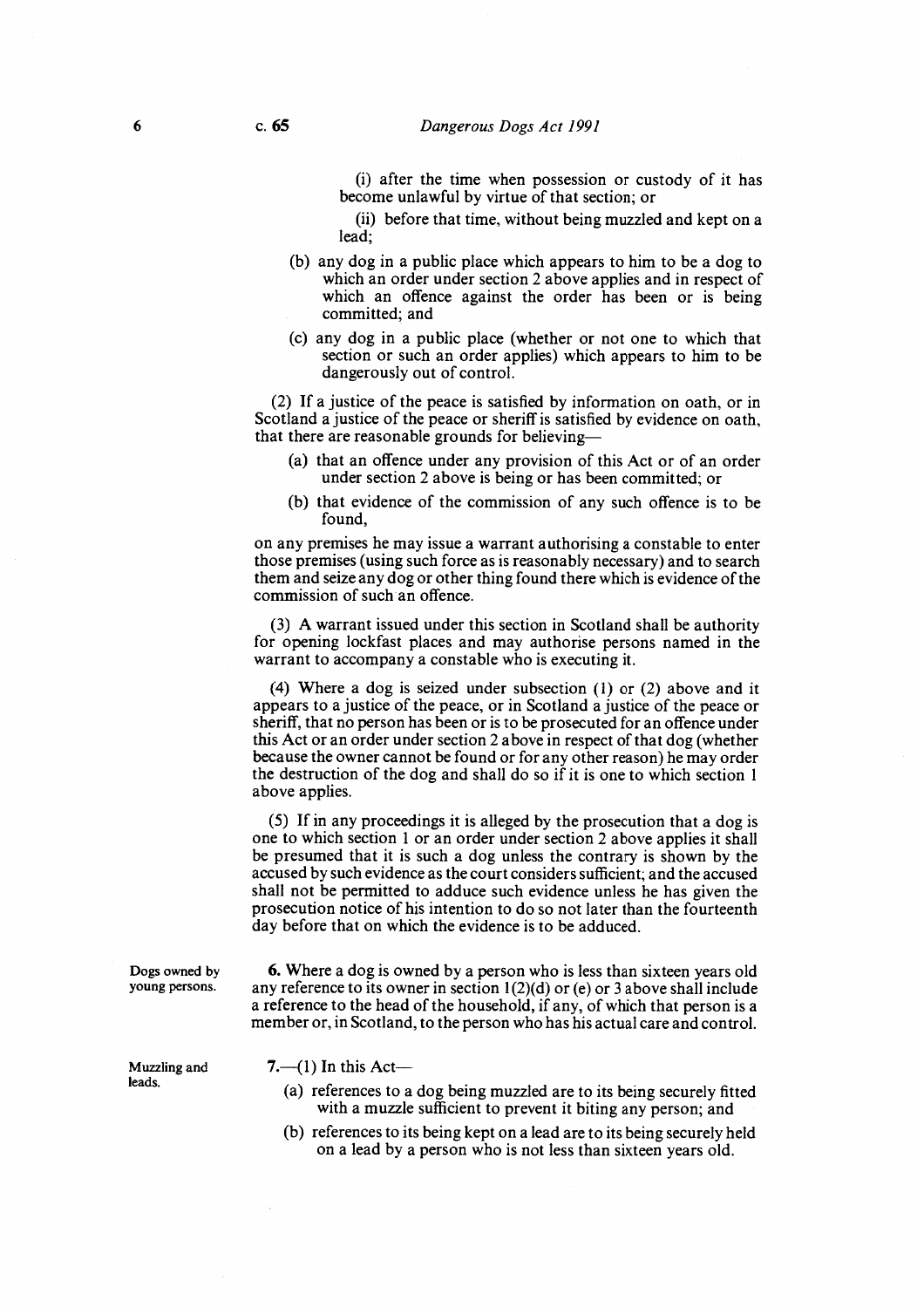(2) If the Secretary of State thinks it desirable to do so he may by order prescribe the kind of muzzle or lead to be used for the purpose of complying, in the case of a dog of any type, with section 1 or an order under section 2 above; and if a muzzle or lead of a particular kind is for the time being prescribed in relation to any type of dog the references in subsection (1) above to a muzzle or lead shall, in relation to any dog of that type, be construed as references to a muzzle or lead of that kind.

(3) The power to make an order under subsection (2) above shall be exercisable by statutory instrument subject to annulment in pursuance of a resolution of either House of Parliament.

8. An Order in Council under paragraph  $1(1)(b)$  of Schedule 1 to the Power to make orthern Ireland Act 1974 (legislation for Northern Ireland in the corresponding Northern Ireland Act 1974 (legislation for Northern Ireland in the corresponding interim period) which states that it is made only for nurnoses provision for interim period) which states that it is made only for purposes provision for<br>corresponding to the purposes of this Act corresponding to the purposes of this Act—<br>1974 c. 28.

- (a) shall not be subject to paragraph 1(4) and (5) of that Schedule (affirmative resolution of both Houses of Parliament); but
- (b) shall be subject to annulment in pursuance of a resolution of either House.

9. Any expenses incurred by the Secretary of State in consequence of Expenses. this Act shall be paid out of money provided by Parliament.

10.—(1) This Act may be cited as the Dangerous Dogs Act 1991. Short title,

- (2) In this Act-
	- "advertisement" includes any means of bringing a matter to the and extent. attention of the public and "advertise" shall be construed accordingly;
	- "public place" means any street, road or other place (whether or not enclosed) to which the public have or are permitted to have access whether for payment or otherwise and includes the common parts of a building containing two or more separate dwellings.

(3) For the purposes of this Act a dog shall be regarded as dangerously out of control on any occasion on which there are grounds for reasonable apprehension that it will injure any person, whether or not it actually does so, but references to a dog injuring a person or there being grounds for reasonable apprehension that it will do so do not include references to any case in which the dog is being used for a lawful purpose by a constable or a person in the service of the Crown.

(4) Except for section 8, this Act shall not come into force until such day as the Secretary of State may appoint by an order made by statutory instrument and different days may be appointed for different provisions or different purposes.

(5) Except for section 8, this Act does not extend to Northern Ireland.

Dd5069114 9/99 56219 Job No. J0091867

1st Impression July 1991 6th Impression August 1999 interpretation,

<sup>©</sup> Crown copyright 1996

Printed in the UK by The Stationery Office Limited under the authority and superintendence of Carol Tullo, Controller of Her Majesty's Stationery Office and Queen's Printer of Acts of Parliament.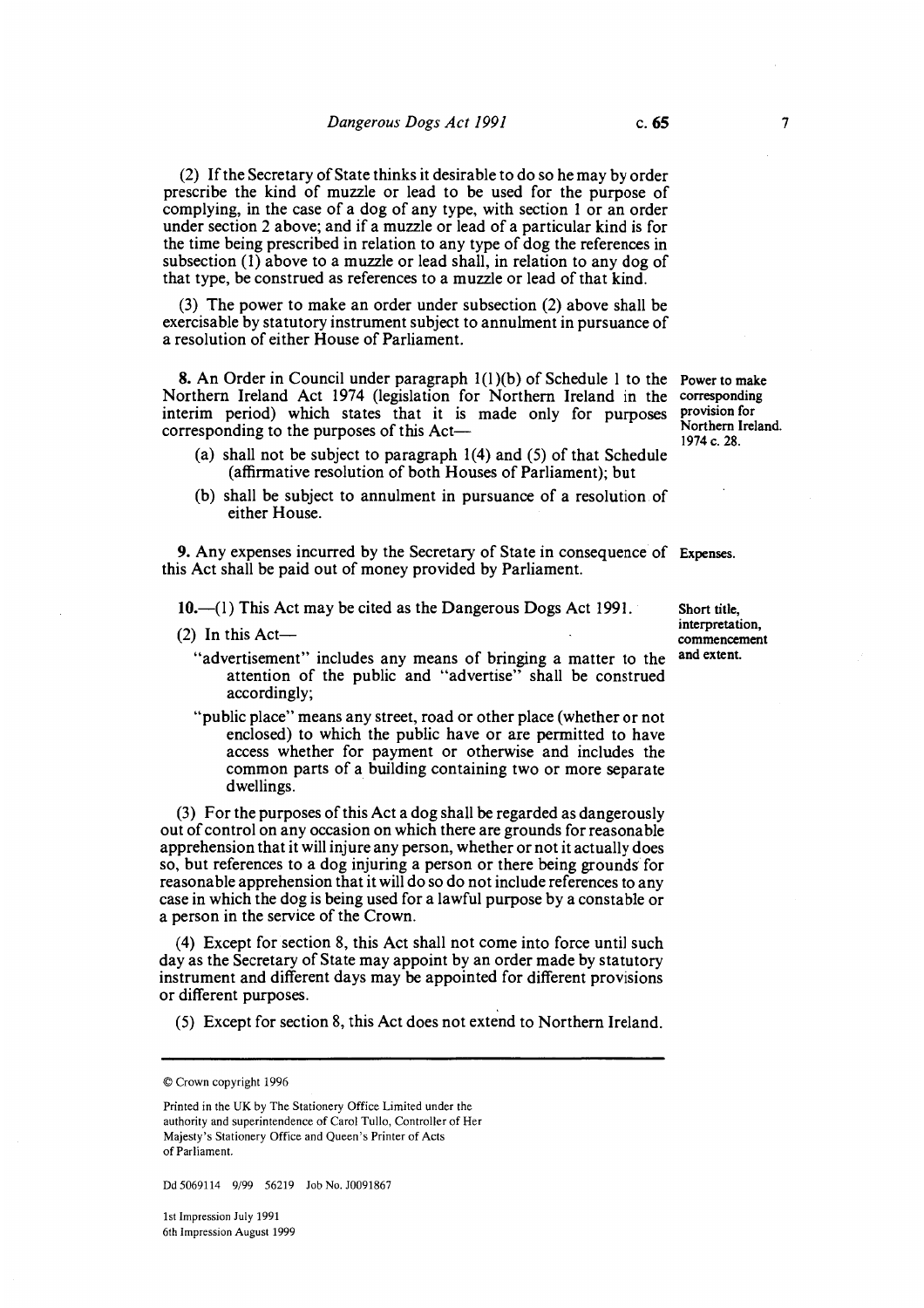$\label{eq:2.1} \frac{1}{\sqrt{2}}\int_{\mathbb{R}^3}\frac{1}{\sqrt{2}}\left(\frac{1}{\sqrt{2}}\right)^2\frac{1}{\sqrt{2}}\left(\frac{1}{\sqrt{2}}\right)^2\frac{1}{\sqrt{2}}\left(\frac{1}{\sqrt{2}}\right)^2\frac{1}{\sqrt{2}}\left(\frac{1}{\sqrt{2}}\right)^2.$ 

 $\label{eq:2.1} \mathcal{L}(\mathcal{L}^{\text{max}}_{\mathcal{L}}(\mathcal{L}^{\text{max}}_{\mathcal{L}}),\mathcal{L}^{\text{max}}_{\mathcal{L}^{\text{max}}_{\mathcal{L}}})$ 

 $\label{eq:2.1} \frac{1}{\sqrt{2\pi}}\int_{\mathbb{R}^3}\frac{d\mu}{\sqrt{2\pi}}\left(\frac{d\mu}{\mu}\right)^2\frac{d\mu}{\mu}\frac{d\mu}{\mu}\frac{d\mu}{\mu}\frac{d\mu}{\mu}\frac{d\mu}{\mu}\frac{d\mu}{\mu}\frac{d\mu}{\mu}\frac{d\mu}{\mu}\frac{d\mu}{\mu}\frac{d\mu}{\mu}\frac{d\mu}{\mu}\frac{d\mu}{\mu}\frac{d\mu}{\mu}\frac{d\mu}{\mu}\frac{d\mu}{\mu}\frac{d\mu}{\mu}\frac{d\mu}{\mu}\frac{d\mu$ 

 $\label{eq:2.1} \frac{1}{\sqrt{2}}\int_{\mathbb{R}^3} \left|\frac{d\mu}{d\mu}\right|^2 \, d\mu = \frac{1}{2}\int_{\mathbb{R}^3} \left|\frac{d\mu}{d\mu}\right|^2 \, d\mu = \frac{1}{2}\int_{\mathbb{R}^3} \left|\frac{d\mu}{d\mu}\right|^2 \, d\mu.$ 

 $\label{eq:2.1} \frac{1}{\sqrt{2\pi}}\frac{1}{\sqrt{2\pi}}\sum_{i=1}^n\frac{1}{\sqrt{2\pi}}\frac{1}{\sqrt{2\pi}}\frac{1}{\sqrt{2\pi}}\sum_{i=1}^n\frac{1}{\sqrt{2\pi}}\frac{1}{\sqrt{2\pi}}\frac{1}{\sqrt{2\pi}}\frac{1}{\sqrt{2\pi}}\frac{1}{\sqrt{2\pi}}\frac{1}{\sqrt{2\pi}}\frac{1}{\sqrt{2\pi}}\frac{1}{\sqrt{2\pi}}\frac{1}{\sqrt{2\pi}}\frac{1}{\sqrt{2\pi}}\frac{1}{\sqrt{2\pi}}\$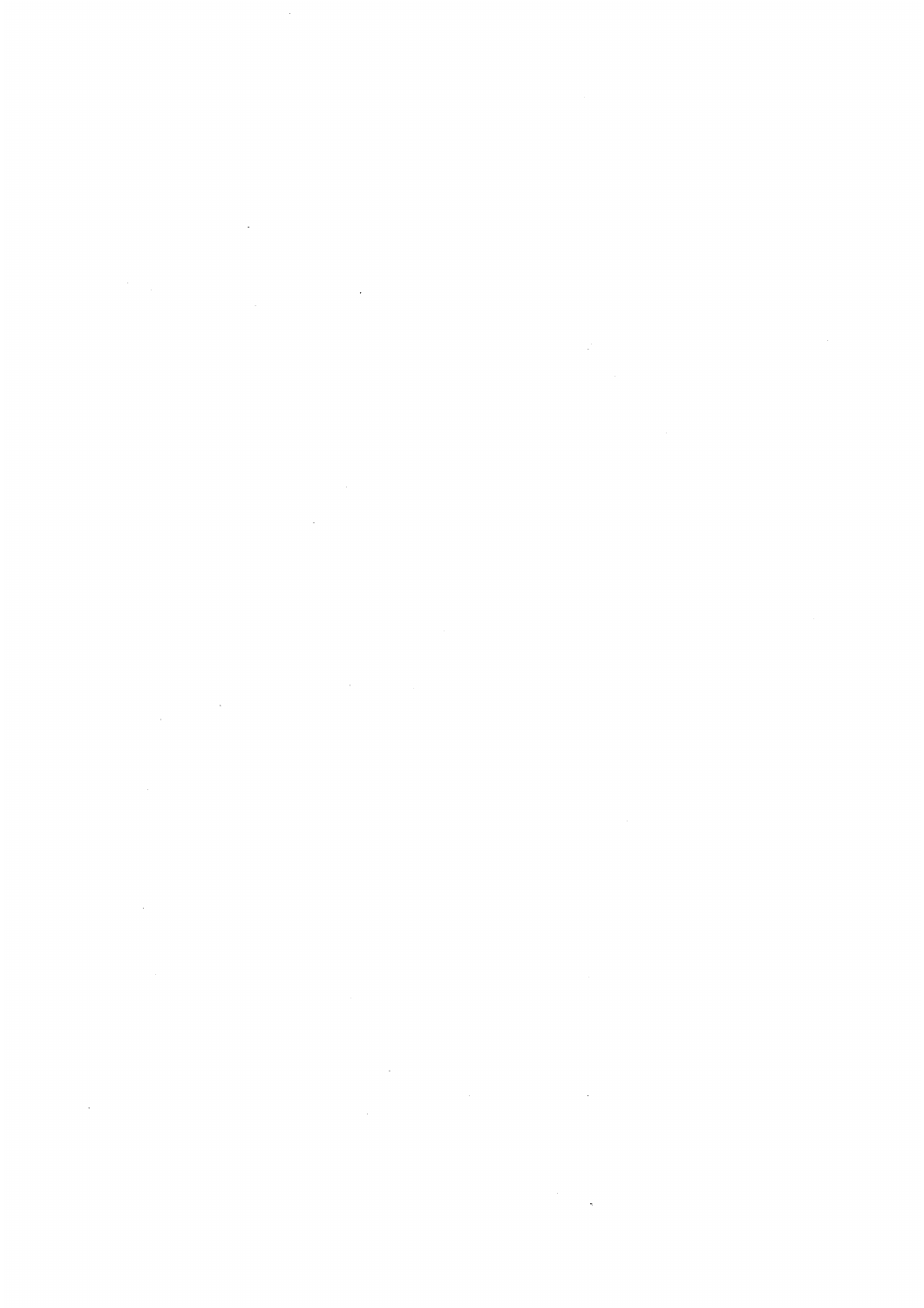$\label{eq:2.1} \frac{1}{\sqrt{2}}\left(\frac{1}{\sqrt{2}}\right)^{2} \left(\frac{1}{\sqrt{2}}\right)^{2} \left(\frac{1}{\sqrt{2}}\right)^{2} \left(\frac{1}{\sqrt{2}}\right)^{2} \left(\frac{1}{\sqrt{2}}\right)^{2} \left(\frac{1}{\sqrt{2}}\right)^{2} \left(\frac{1}{\sqrt{2}}\right)^{2} \left(\frac{1}{\sqrt{2}}\right)^{2} \left(\frac{1}{\sqrt{2}}\right)^{2} \left(\frac{1}{\sqrt{2}}\right)^{2} \left(\frac{1}{\sqrt{2}}\right)^{2} \left(\$ 

 $\label{eq:2.1} \begin{split} \mathcal{L}_{\text{max}}(\mathbf{r}) & = \frac{1}{2} \sum_{i=1}^{N} \mathcal{L}_{\text{max}}(\mathbf{r}) \mathcal{L}_{\text{max}}(\mathbf{r}) \\ & = \frac{1}{2} \sum_{i=1}^{N} \mathcal{L}_{\text{max}}(\mathbf{r}) \mathcal{L}_{\text{max}}(\mathbf{r}) \mathcal{L}_{\text{max}}(\mathbf{r}) \mathcal{L}_{\text{max}}(\mathbf{r}) \mathcal{L}_{\text{max}}(\mathbf{r}) \mathcal{L}_{\text{max}}(\mathbf{r}) \mathcal{L}_{\text{max}}(\mathbf$